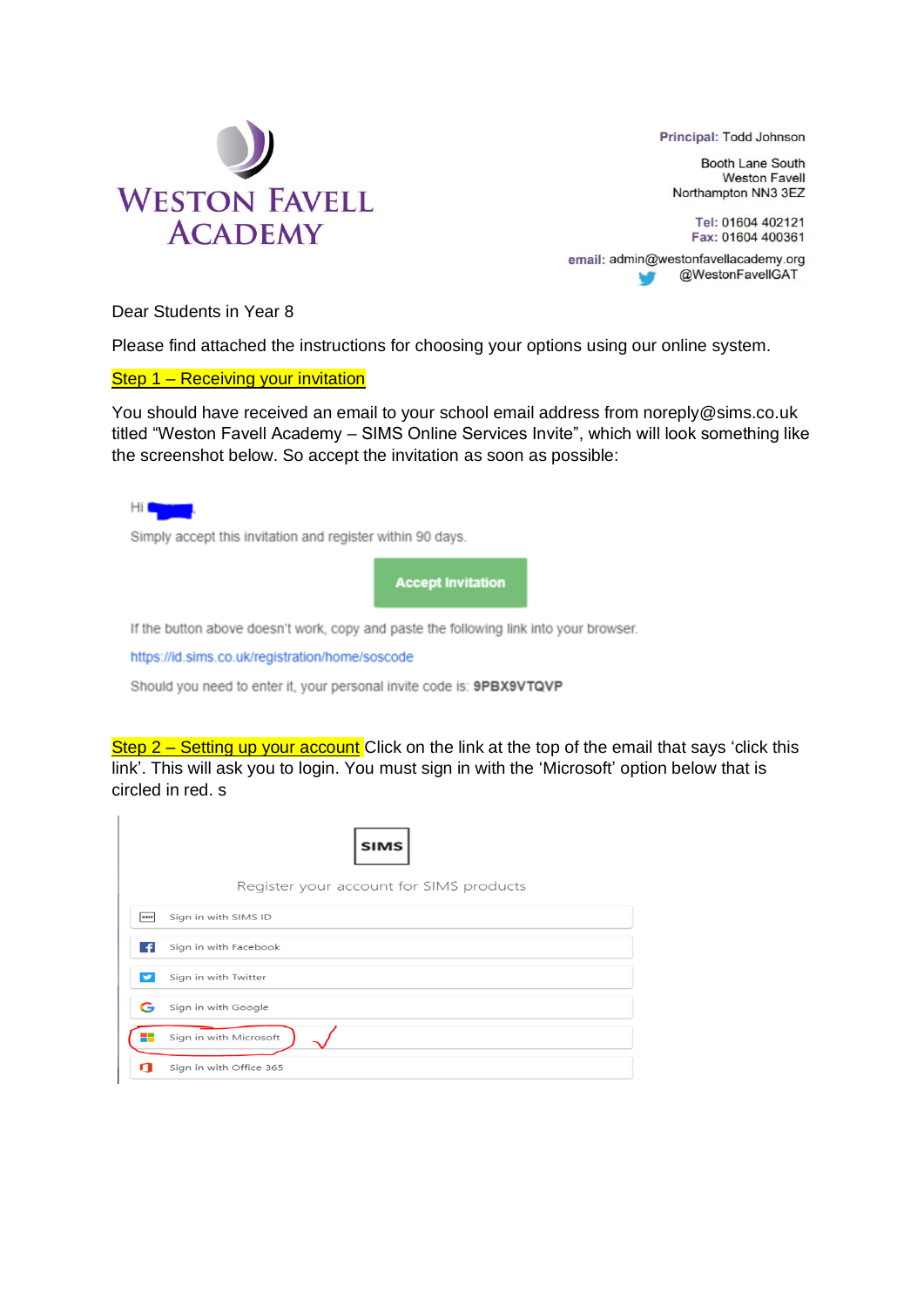## Accept the permissions:



@westonfavellacademy.org

## Permissions requested

SIMS ID Live **SIMS** App info

## This application is not published by Microsoft or your organization.

This app would like to:

 $\vee$  View your basic profile

 $\vee$  Maintain access to data you have given it access to

Accepting these permissions means that you allow this app to use your data as specified in their terms of service and privacy statement. You can change these permissions at https://myapps.microsoft.com. Show details



The next screen will be where your details are confirmed for you to register (your name and invite code will show here automatically):

|            | You will have received a new service invite code from either Capita SIMS or from your school administrator. |
|------------|-------------------------------------------------------------------------------------------------------------|
|            |                                                                                                             |
|            | (not you?)                                                                                                  |
| Microsoft  |                                                                                                             |
| 9PBX9VTOVP |                                                                                                             |
|            | Please enter the code below and tap or click Register.                                                      |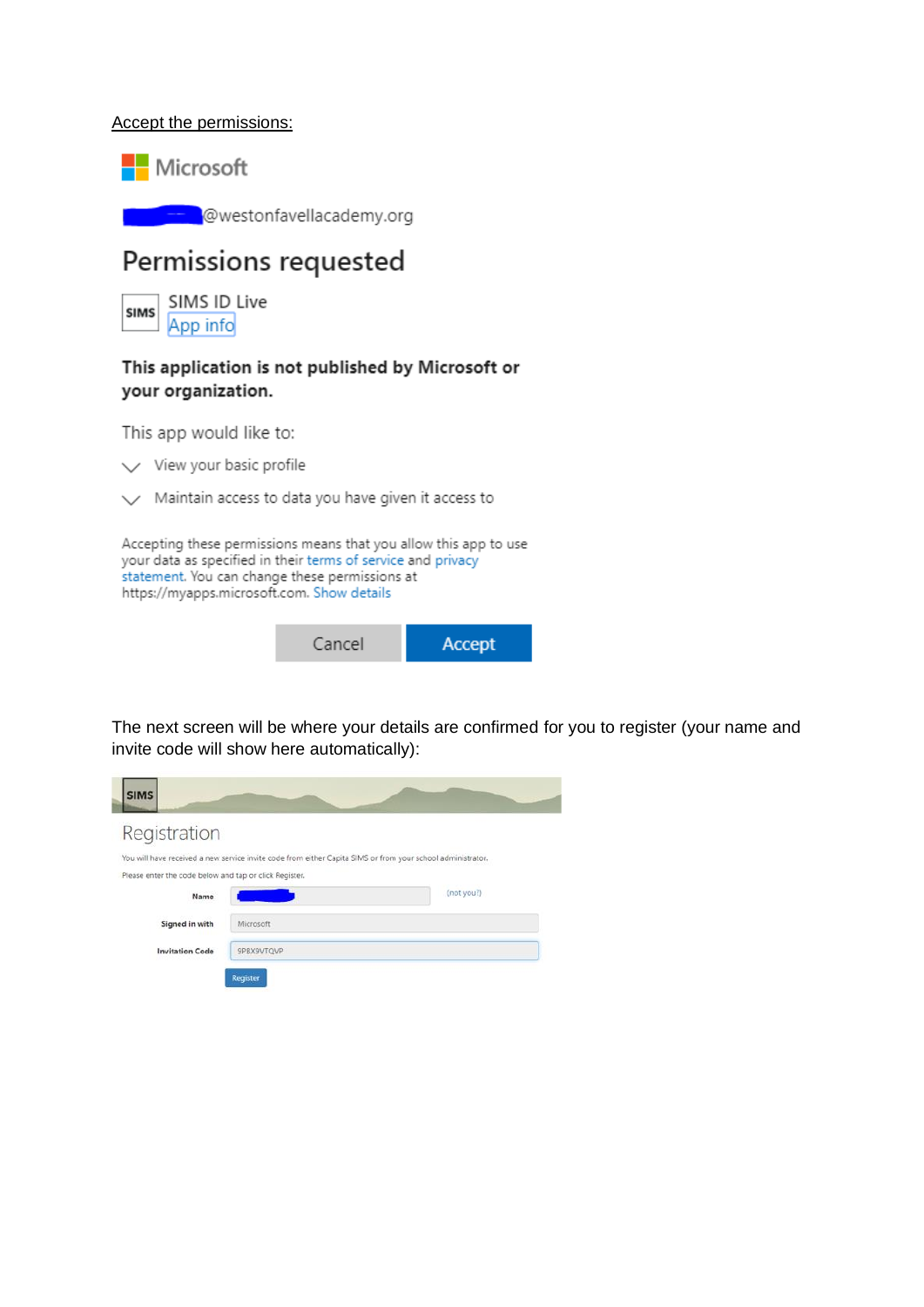On the following screen you will be asked to confirm your date of birth and click verify:

| <b>SIMS</b> |                                                                                     |  |  |
|-------------|-------------------------------------------------------------------------------------|--|--|
|             | Registration - Answer Security Questions                                            |  |  |
|             | You are required to provide a second piece of information to confirm your identity. |  |  |
|             |                                                                                     |  |  |
|             | What is your date of birth? (dd/mm/yyyy)                                            |  |  |

Step 3 – Signing in Please note, you only have to enter the invite code once for the process to work. For subsequent logins, simply go to the website www.sims-[options.co.uk](http://www.sims‐options.co.uk/). Sign in with the online service you used when you set up your Microsoft account.

For students who do not have internet access or need assistance, we will allow you time at school. Please speak to Mrs Parrett who will be able to arrange this for you.

Step 4 – Making Options Choices You have two options to choose. Please choose one subject from Option A and a reserve, then choose one subject from Option B and a reserve. A selected choice will be highlighted in blue and appear in the list of choices on the right hand side of your screen. Your reserve choices will appear in orange.

| <b>Option A</b>                                                            |                         |                                                    |         |  |  |  |
|----------------------------------------------------------------------------|-------------------------|----------------------------------------------------|---------|--|--|--|
| Please choose one subject from Option A and make one reserve choice.       |                         |                                                    |         |  |  |  |
| You have chosen [1 of 1<br>courses and [1 of 1]<br>reserves from this list |                         |                                                    |         |  |  |  |
| <b>Business Enterprise BTEC Award Level 2</b>                              | Reserve                 | <b>Drama</b> BTEC Award Level 2                    | Reserve |  |  |  |
| Philosophy & Ethics (RS) GCSE Full Course                                  | Reserve                 | French GCSE Full Course                            | Reserve |  |  |  |
|                                                                            |                         | <b>1</b> This course is also available in Option B |         |  |  |  |
| Hospitality & Catering BTEC Certificate Level 2                            | Reserve                 | Health & Social Care BTEC Award Level 2            | Reserve |  |  |  |
| Sport Science Cambridge Nationals Award Level 1 & 2                        | Reserve                 |                                                    |         |  |  |  |
| <b>O</b> You have selected this course in Option B                         |                         |                                                    |         |  |  |  |
|                                                                            |                         |                                                    |         |  |  |  |
| <b>Option B</b>                                                            |                         |                                                    |         |  |  |  |
| Please choose one subject from Option B and make one reserve choice.       |                         |                                                    |         |  |  |  |
| You have chosen [1 of 1]<br>courses and [1 of 1]                           | reserves from this list |                                                    |         |  |  |  |
| Art & Design (DESIGN route) BTEC Award Level 2                             | Reserve                 | Art (ART route) BTEC Award Level 1 & 2             | Reserve |  |  |  |
| <b>Child Development</b><br>Cambridge Nationals Certificate Level 1 & 2    | Reserve                 | Creative iMedia (IT route) BTEC Award Level 2      | Reserve |  |  |  |
| French GCSE Full Course                                                    | Reserve                 | Music BTEC Award Level 2                           | Reserve |  |  |  |
| <b>O</b> This course is also available in Option A                         |                         |                                                    |         |  |  |  |
| <b>Sport Science</b> Cambridge Nationals Award Level 1 & 2                 | Reserve                 |                                                    |         |  |  |  |
| <b>O</b> This course is also available in Option A                         |                         |                                                    |         |  |  |  |